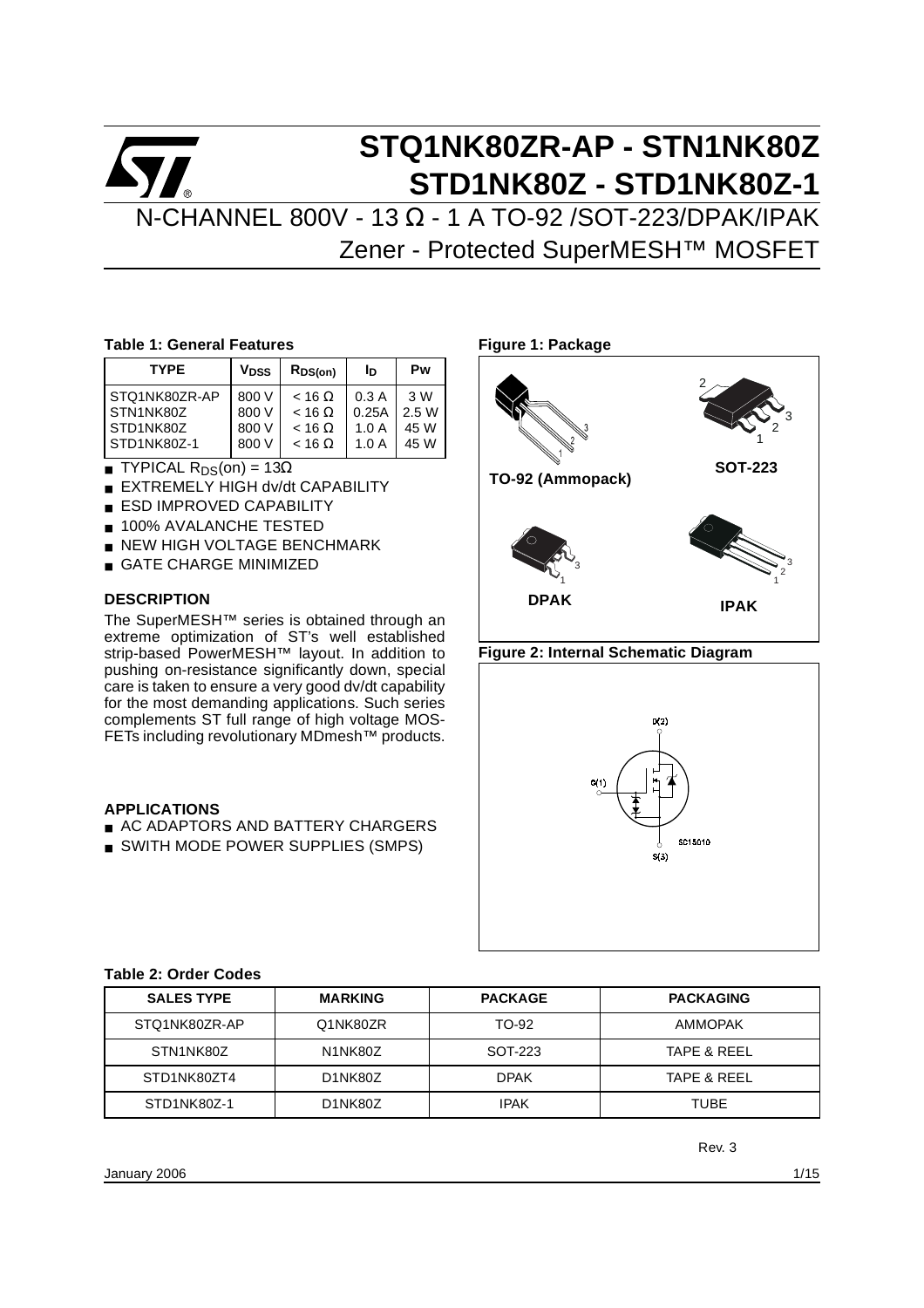| Symbol                                        | <b>Parameter</b>                                             |                      | Value          |                  | Unit   |
|-----------------------------------------------|--------------------------------------------------------------|----------------------|----------------|------------------|--------|
|                                               |                                                              | TO-92                | <b>SOT-223</b> | <b>DPAK/IPAK</b> |        |
| <b>V<sub>DS</sub></b>                         | Drain-source Voltage ( $V_{GS} = 0$ )                        |                      | 800            |                  | V      |
| V <sub>DGR</sub>                              | Drain-gate Voltage ( $R_{GS}$ = 20 k $\Omega$ )              |                      | 800            |                  | V      |
| $V_{GS}$                                      | Gate-source Voltage                                          |                      |                | $\vee$           |        |
| lD.                                           | Drain Current (continuous) at $T_C = 25^{\circ}C$            | 0.3<br>1.0<br>0.25   |                |                  | A      |
| l <sub>D</sub>                                | Drain Current (continuous) at $T_c = 100^{\circ}$ C          | 0.19<br>0.16<br>0.63 |                |                  | A      |
| I <sub>DM</sub> (•)                           | Drain Current (pulsed)                                       |                      | 5              |                  | A      |
| P <sub>TOT</sub>                              | Total Dissipation at $T_C = 25^{\circ}C$                     | 3                    | 2.5            | 45               | W      |
|                                               | Derating Factor                                              | 0.025                | 0.02           | 0.36             | W/°C   |
| $VESD(G-S)$                                   | Gate source ESD (HBM-C= 100pF, $R = 1.5K\Omega$ )            | 1000                 |                |                  | $\vee$ |
| dv/dt(1)                                      | Peak Diode Recovery voltage slope                            | 4.5                  |                |                  | V/ns   |
| Τ <sub>i</sub><br>$\mathsf{T}_{\textsf{stg}}$ | <b>Operating Junction Temperature</b><br>Storage Temperature |                      | $-55$ to 150   |                  |        |

#### <span id="page-1-0"></span>**Table 3: Absolute Maximum ratings**

(<sup>•</sup>) Pulse width limited by safe operating area

(1)  $I_{SD}$  ≤ 1 A, di/dt ≤ 200 A/µs, V<sub>DD</sub> ≤ 640

#### **Table 4: Thermal Data**

|               |                                                   | TO-92         | <b>SOT-223</b> | <b>DPAK/IPAK</b> | Unit |
|---------------|---------------------------------------------------|---------------|----------------|------------------|------|
| Rthi-case     | Thermal Resistance Junction-case Max              | $\sim$ $\sim$ | $-$            | 2.78             | °C/W |
| $Rthi-amb(H)$ | Thermal Resistance Junction-ambient Max           | 120           | 50             | 100              | °C/W |
| Rthi-lead     | <b>Thermal Resistance Junction-lead Max</b>       | 40            | $- -$          |                  | °C/W |
|               | Maximum Lead Temperature For Soldering<br>Purpose | 260           | $- -$          | 300              | °C   |

(#) When mounted on 1inch² FR-4 BOARD, 2 oz Cu

#### **Table 5: Avalanche Characteristics**

| <b>Symbol</b>   | <b>Parameter</b>                                                                                     | <b>Max Value</b> | Unit |
|-----------------|------------------------------------------------------------------------------------------------------|------------------|------|
| <b>LAR</b>      | Avalanche Current, Repetitive or Not-Repetitive<br>(pulse width limited by T <sub>i</sub> max)       |                  |      |
| E <sub>AS</sub> | Single Pulse Avalanche Energy<br>(starting T <sub>i</sub> = 25 °C, $I_D = I_{AR}$ , $V_{DD} = 50$ V) | 50               | mJ   |

#### **Table 6: GATE-SOURCE ZENER DIODE**

| <b>Symbol</b>           | <b>Parameter</b>                 | <b>Test Conditions</b>    | Min. | Typ. | Max. | Unit |
|-------------------------|----------------------------------|---------------------------|------|------|------|------|
| <b>BV<sub>GSO</sub></b> | Gate-Source Breakdown<br>Voltage | Igs=± 1mA (Open<br>Drain) | 30   |      |      |      |

# **PROTECTION FEATURES OF GATE-TO-SOURCE ZENER DIODES**

The built-in back-to-back Zener diodes have specifically been designed to enhance not only the device's ESD capability, but also to make them safely absorb possible voltage transients that may occasionally be applied from gate to source. In this respect the Zener voltage is appropriate to achieve an efficient and cost-effective intervention to protect the device's integrity. These integrated Zener diodes thus avoid the usage of external components.

**Ayl**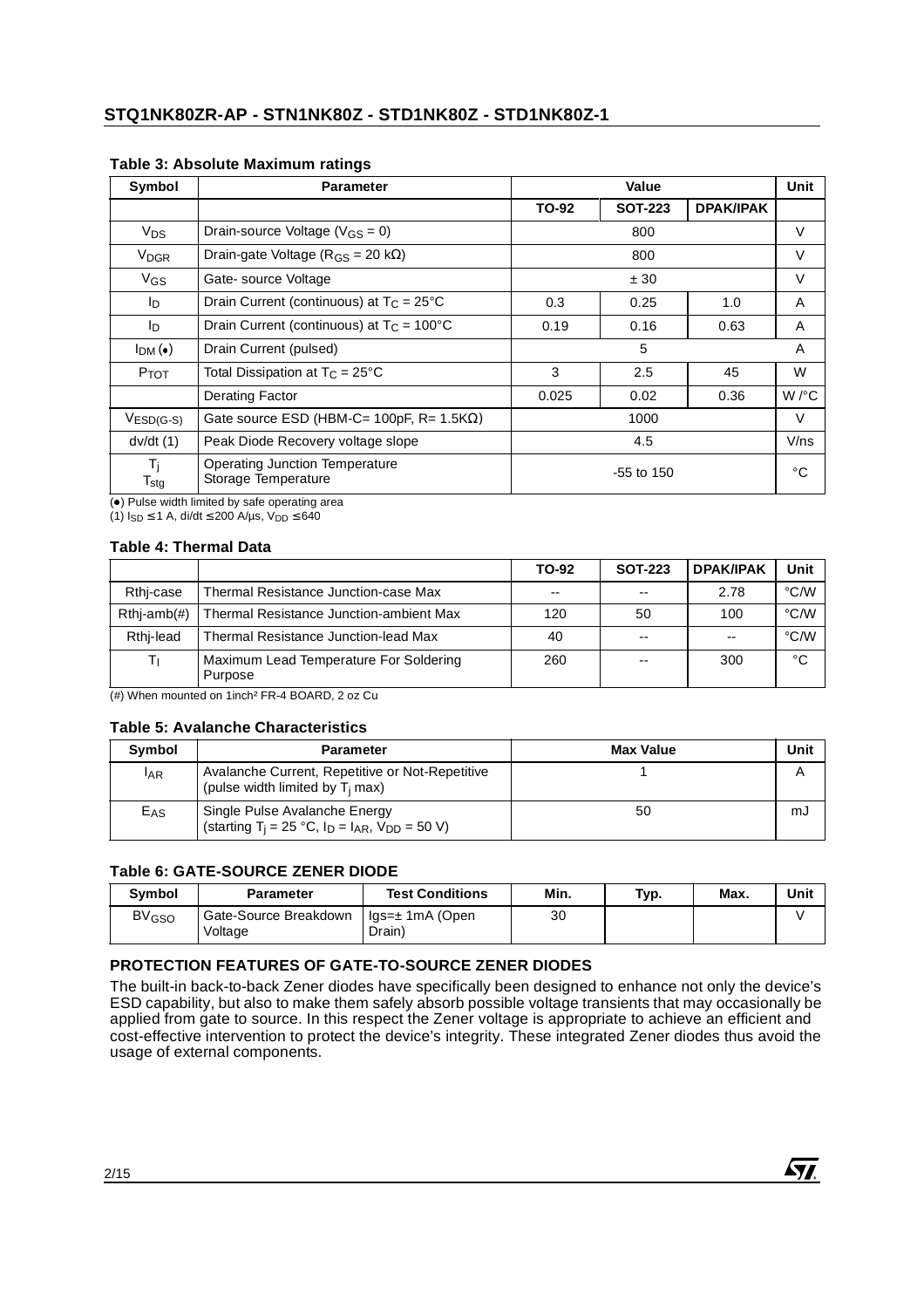| Symbol                  | <b>Parameter</b>                                    | <b>Test Conditions</b>                                                  | Min. | Typ. | Max. | Unit     |  |  |  |
|-------------------------|-----------------------------------------------------|-------------------------------------------------------------------------|------|------|------|----------|--|--|--|
| $V_{(BR)DSS}$           | Drain-source<br>Breakdown Voltage                   | $I_D = 1$ mA, $V_{GS} = 0$                                              | 800  |      |      | V        |  |  |  |
| <b>I</b> <sub>DSS</sub> | Zero Gate Voltage<br>Drain Current ( $V_{GS} = 0$ ) | $V_{DS}$ = Max Rating<br>$V_{DS}$ = Max Rating, T <sub>C</sub> = 125 °C |      |      | 50   | μA<br>μA |  |  |  |
| <b>I</b> GSS            | Gate-body Leakage<br>Current ( $V_{DS} = 0$ )       | $V_{GS} = \pm 20V$                                                      |      |      | ±10  | μA       |  |  |  |
| $V$ GS(th)              | Gate Threshold Voltage                              | $V_{DS}$ = $V_{GS}$ , $I_D$ = 50 $\mu$ A                                | 3    | 3.75 | 4.5  | V        |  |  |  |
| $R_{DS(on)}$            | Static Drain-source On<br>Resistance                | $V_{GS}$ = 10V, $I_D$ = 0.5 A                                           |      | 13   | 16   | $\Omega$ |  |  |  |

#### **ELECTRICAL CHARACTERISTICS** (T<sub>CASE</sub> =25°C UNLESS OTHERWISE SPECIFIED) **Table 7: On/Off**

### **Table 8: Dynamic**

| Symbol                                           | <b>Parameter</b>                                                                         | <b>Test Conditions</b>                                                                          | Min. | Typ.                | Max. | <b>Unit</b>          |
|--------------------------------------------------|------------------------------------------------------------------------------------------|-------------------------------------------------------------------------------------------------|------|---------------------|------|----------------------|
| $g_{\text{fs}}(1)$                               | <b>Forward Transconductance</b>                                                          | $V_{DS}$ = 15 V, $I_D$ = 0.5 A                                                                  |      | 0.8                 |      | S                    |
| $C_{iss}$<br>$C_{\rm oss}$<br>C <sub>rss</sub>   | Input Capacitance<br><b>Output Capacitance</b><br><b>Reverse Transfer</b><br>Capacitance | $V_{DS}$ = 25 V f = 1 MHz, $V_{GS}$ = 0                                                         |      | 160<br>26<br>6.7    |      | pF<br>pF<br>pF       |
| $C_{\text{oss eq.}}(3)$                          | <b>Equivalent Output</b><br>Capacitance                                                  | $V_{GS} = 0V$ , $V_{DS} = 0V$ to 640V                                                           |      | 9.5                 |      | pF                   |
| $t_{d(on)}$<br>tr<br>$t_{d(off)}$<br>$t_{\rm f}$ | Turn-on Delay Time<br><b>Rise Time</b><br><b>Turn-off Delay Time</b><br><b>Fall Time</b> | $V_{DD}$ = 400 V, $I_D$ = 0.5 A<br>$R_G = 4.7 \Omega$ V <sub>GS</sub> = 10 V<br>(see Figure 21) |      | 8<br>30<br>22<br>55 |      | ns<br>ns<br>ns<br>ns |
| $Q_g$<br>$Q_{gs}$<br>$Q_{\text{gd}}$             | <b>Total Gate Charge</b><br>Gate-Source Charge<br>Gate-Drain Charge                      | $V_{DD} = 640V$ , $I_D = 1.0 A$ ,<br>$V$ <sub>GS</sub> = 10V<br>(see Figure 24)                 |      | 7.7<br>1.4<br>4.5   |      | nC<br>nC<br>nС       |

#### **Table 9: Source Drain Diode**

| Symbol                              | <b>Parameter</b>                                                                    | <b>Test Conditions</b>                                                                           | Min. | Typ.                | Max.     | <b>Unit</b>   |
|-------------------------------------|-------------------------------------------------------------------------------------|--------------------------------------------------------------------------------------------------|------|---------------------|----------|---------------|
| Isp<br>$I_{SDM}$ (2)                | Source-drain Current<br>Source-drain Current (pulsed)                               |                                                                                                  |      |                     | 1.0<br>5 | A<br>A        |
| $V_{SD}(1)$                         | Forward On Voltage                                                                  | $\text{Isp} = 1.0 \text{ A}$ , $\text{VGS} = 0$                                                  |      |                     | 1.6      | $\vee$        |
| $t_{rr}$<br>$Q_{rr}$<br><b>IRRM</b> | Reverse Recovery Time<br>Reverse Recovery Charge<br><b>Reverse Recovery Current</b> | $I_{SD}$ = 1.0 A, di/dt = 100 A/µs<br>$V_{DD} = 50 V$ , T <sub>i</sub> = 25°C<br>(see Figure 22) |      | 365<br>802<br>4.4   |          | ns<br>nC<br>A |
| $t_{rr}$<br>$Q_{rr}$<br><b>IRRM</b> | Reverse Recovery Time<br>Reverse Recovery Charge<br><b>Reverse Recovery Current</b> | $I_{SD} = 1.0$ A, di/dt = 100 A/µs<br>$V_{DD} = 50$ V, T <sub>i</sub> = 150°C<br>(see Figure 22) |      | 388<br>802.7<br>4.6 |          | ns<br>nС<br>A |

Note: 1. Pulsed: Pulse duration =  $300 \,\mu s$ , duty cycle 1.5 %.

2. Pulse width limited by safe operating area.

3.  $C_{\rm oss}$  eq. is defined as a constant equivalent capacitance giving the same charging time as  $C_{\rm oss}$  when V<sub>DS</sub> increases from 0 to 80% V<sub>DSS</sub>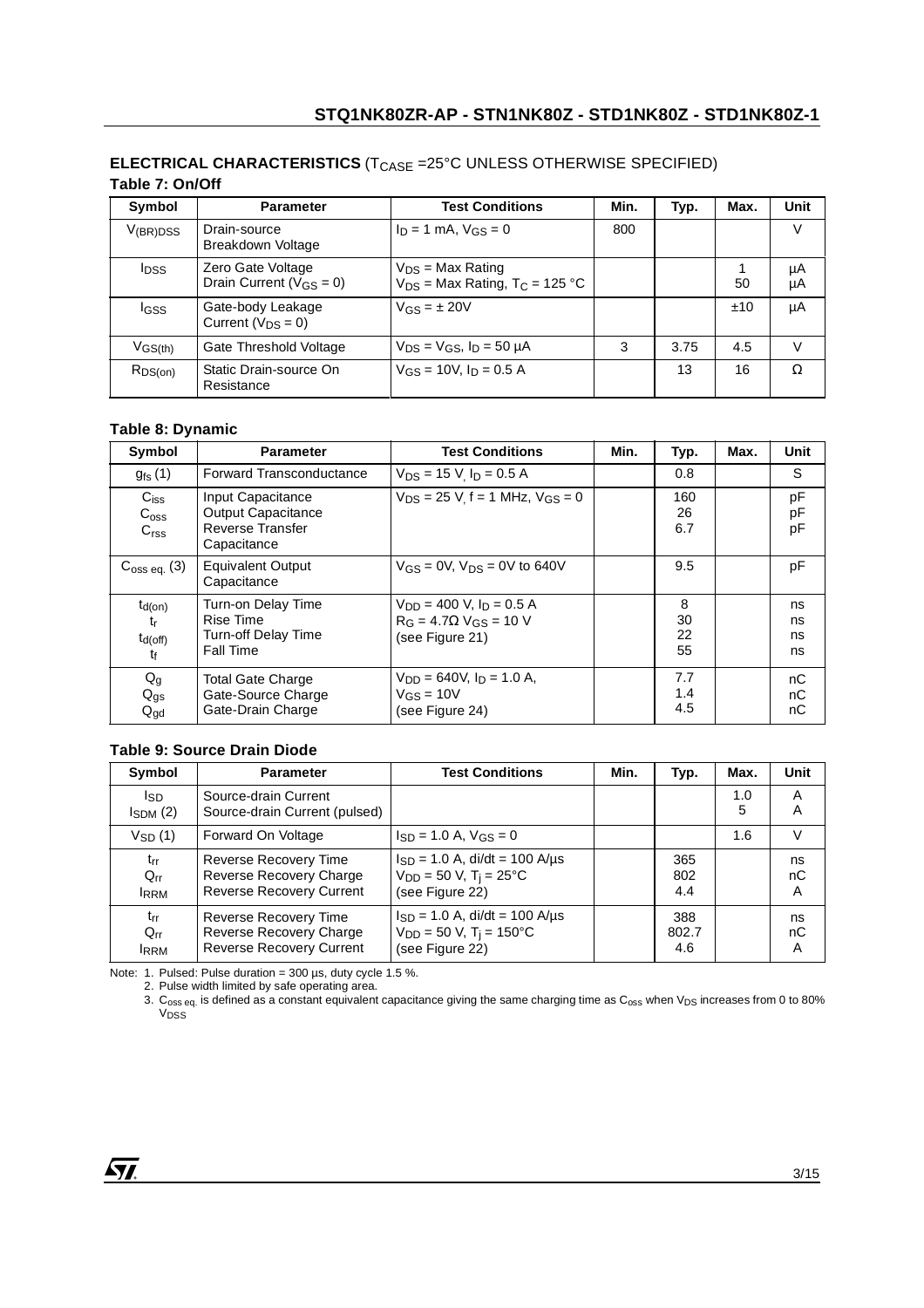#### **Figure 3: Safe Operating Area for SOT-223**



**Figure 4: Safe Operating Area for TO-92**





#### **Figure 6: Thermal Impedance for SOT-223**



**Figure 7: Thermal Impedance for TO-92**



**Figure 8: Thermal Impedance for DPAK-IPAK**



<u> Яі</u>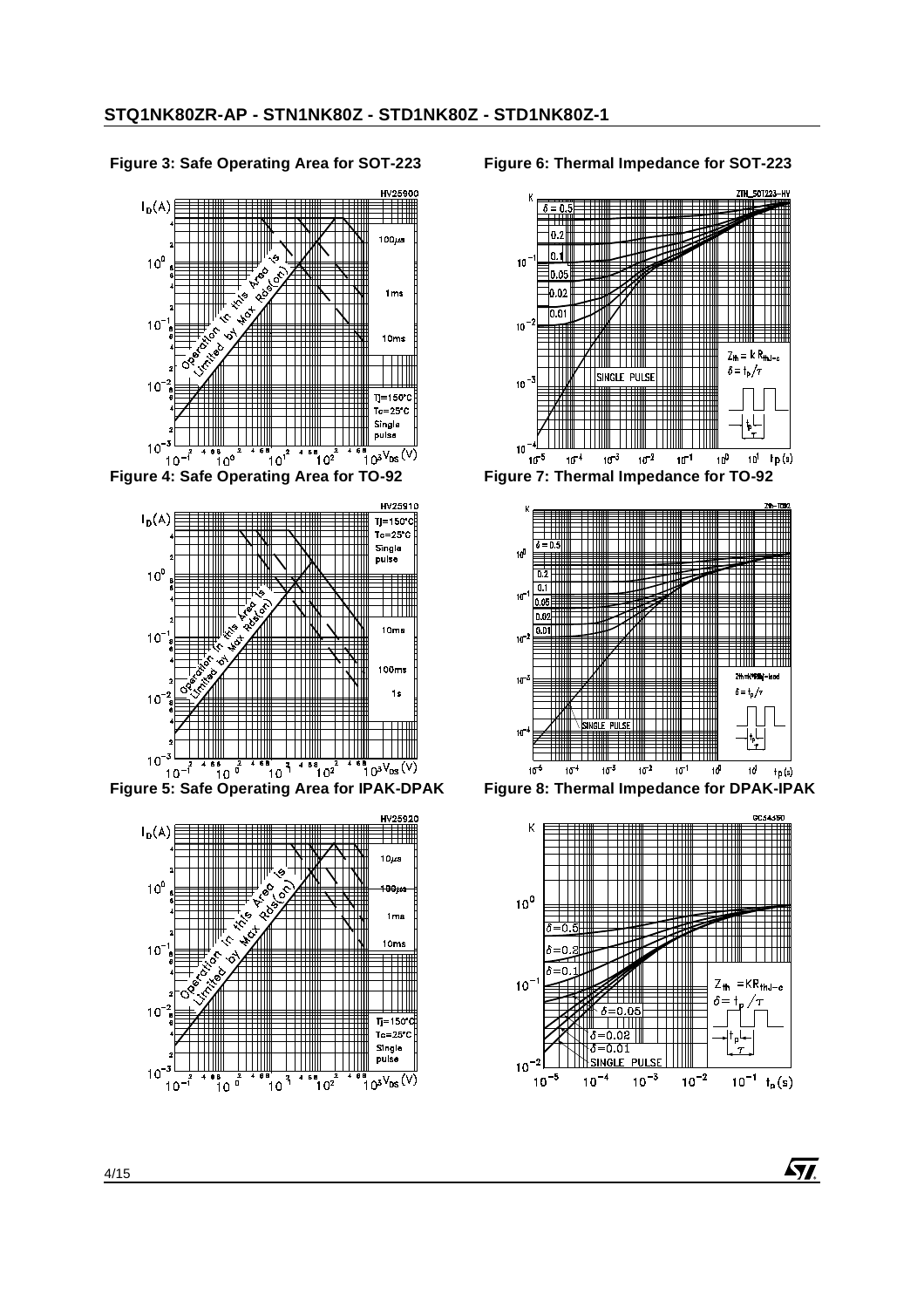### **Figure 9: Output Characteristics**







**ST** 

#### **Figure 12: Transfer Characteristics**



**Figure 13: Static Drain-source On Resistance**



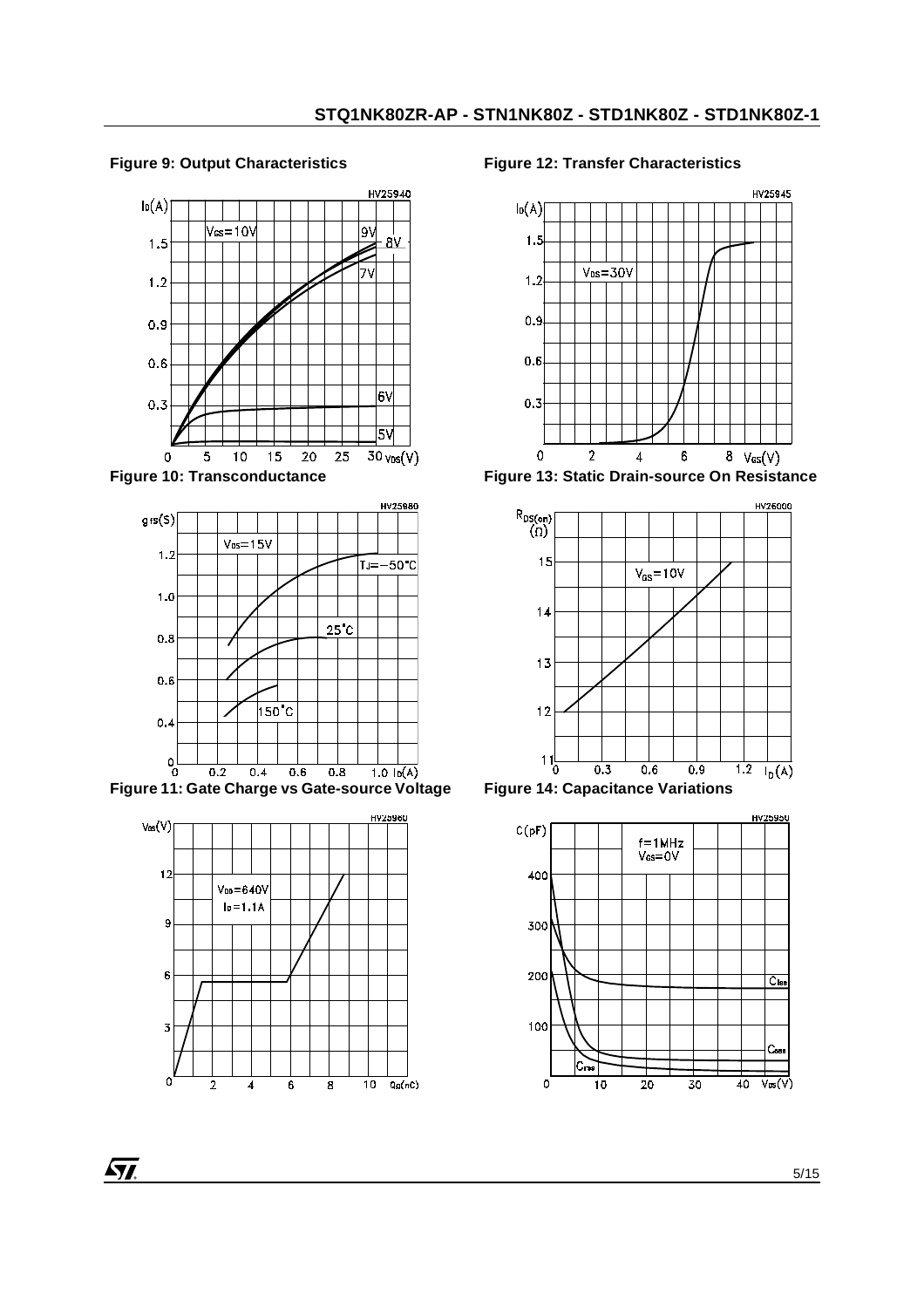#### **Figure 15: Normalized Gate Thereshold Voltage vs Temperature**



**Figure 16: Source-Drain Diode Forward Characteristics**





#### **Figure 18: Normalized On Resistance vs Temperature**



**Figure 19: Normalized BVdss vs Temperature**



**Ayt**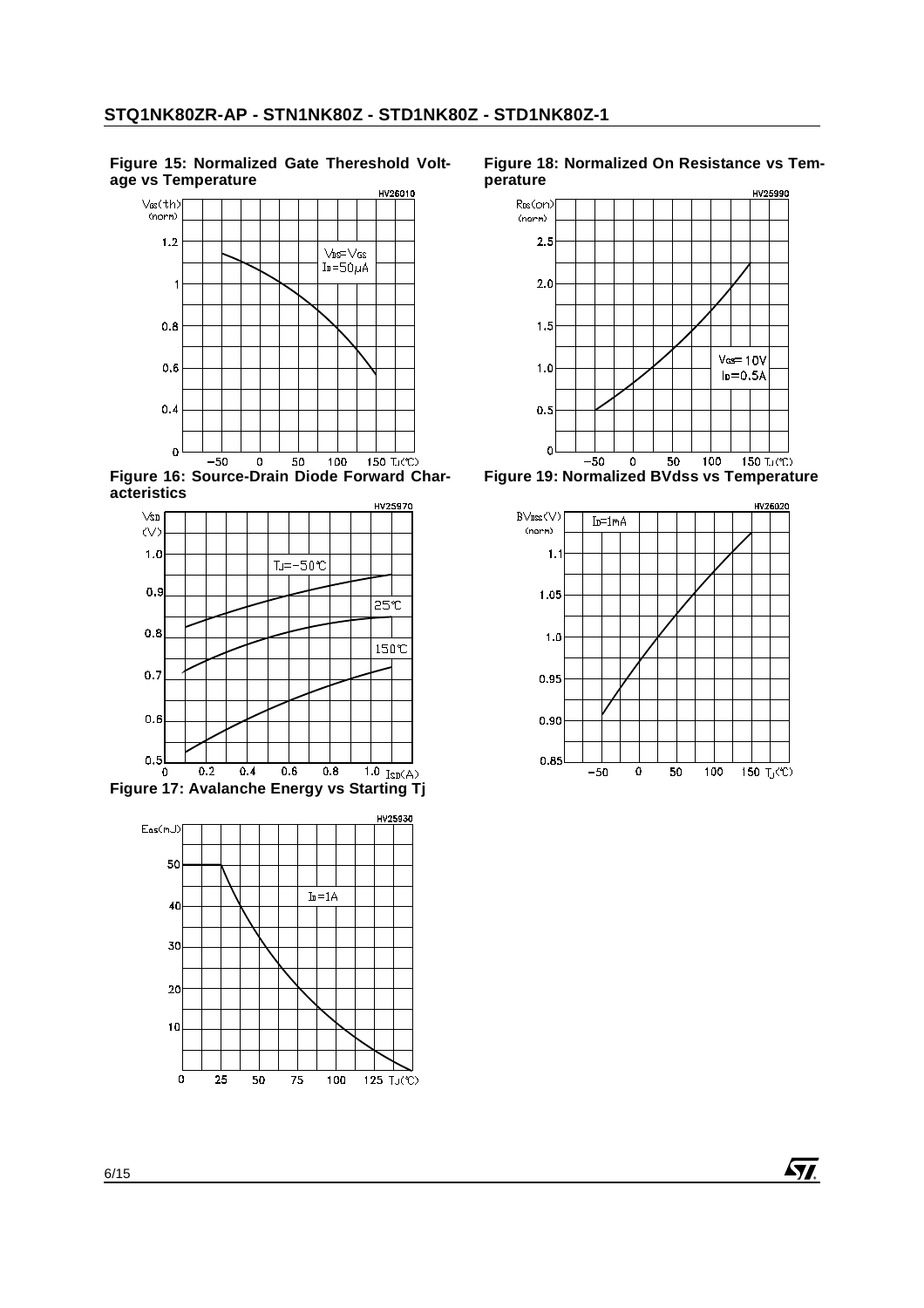**Figure 20: Unclamped Inductive Load Test Circuit** 



<span id="page-6-0"></span>**Figure 21: Switching Times Test Circuit For Resistive Load** 



<span id="page-6-2"></span>**Figure 22: Test Circuit For Inductive Load Switching and Diode Recovery Times** 



**Figure 23: Unclamped Inductive Wafeform**



<span id="page-6-1"></span>**Figure 24: Gate Charge Test Circuit** 

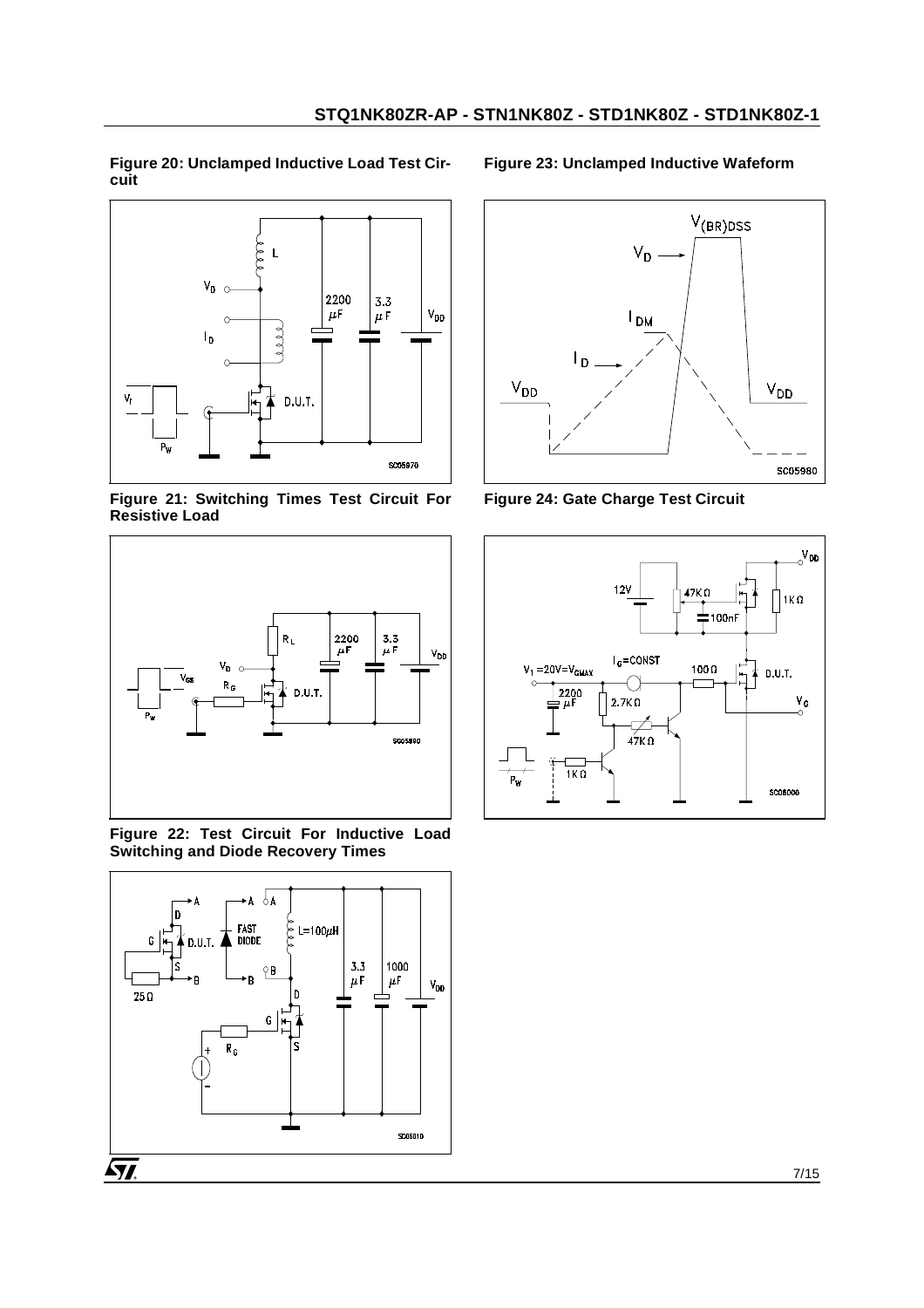In order to meet environmental requirements, ST offers these devices in ECOPACK® packages. These packages have a Lead-free second level interconnect . The category of second level interconnect is marked on the package and on the inner box label, in compliance with JEDEC Standard JESD97. The maximum ratings related to soldering conditions are also marked on the inner box label. ECOPACK is an ST trademark. ECOPACK specifications are available at: www.st.com

**ST.**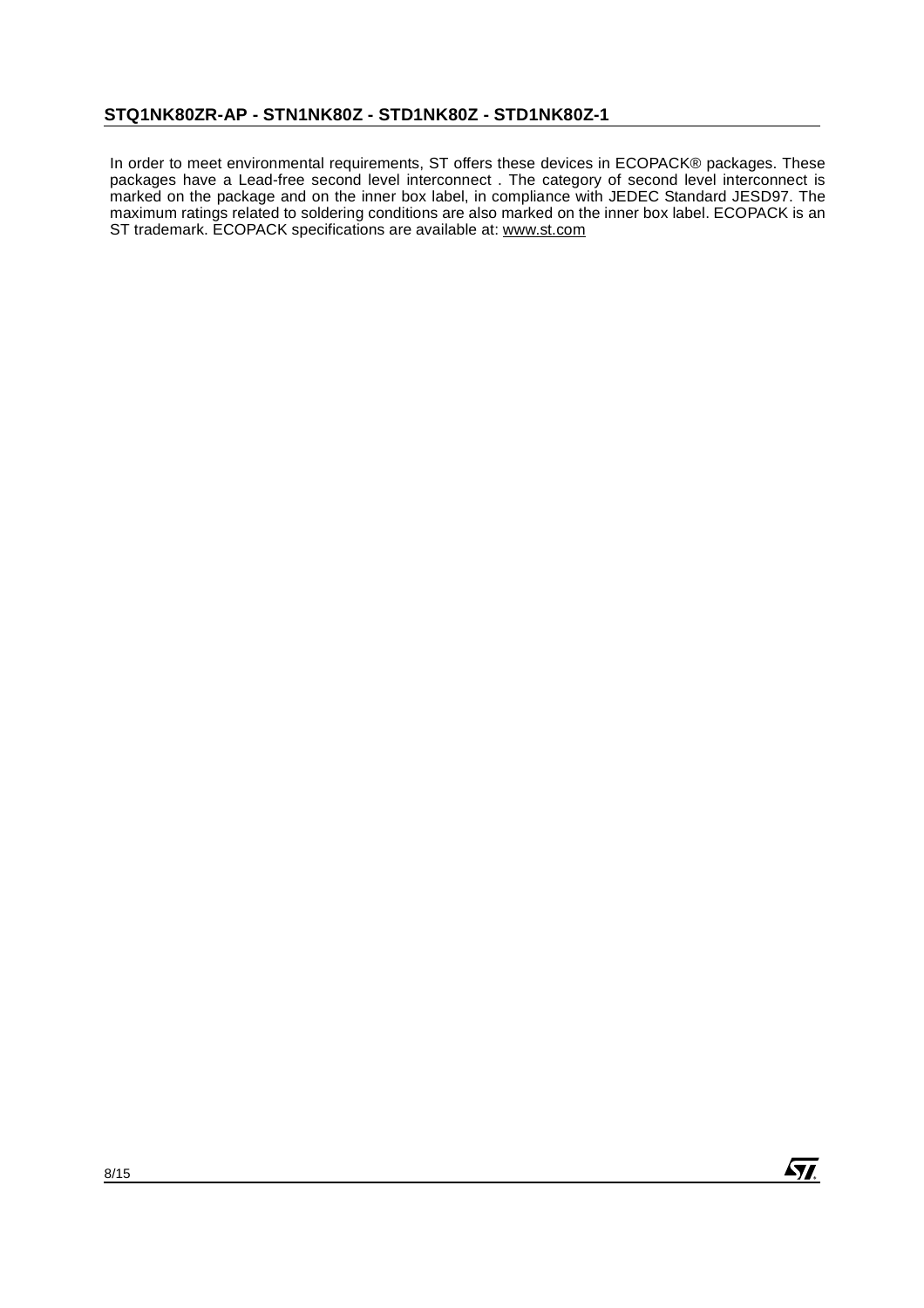

## **DPAK FOOTPRINT**

# **TAPE AND REEL SHIPMENT**

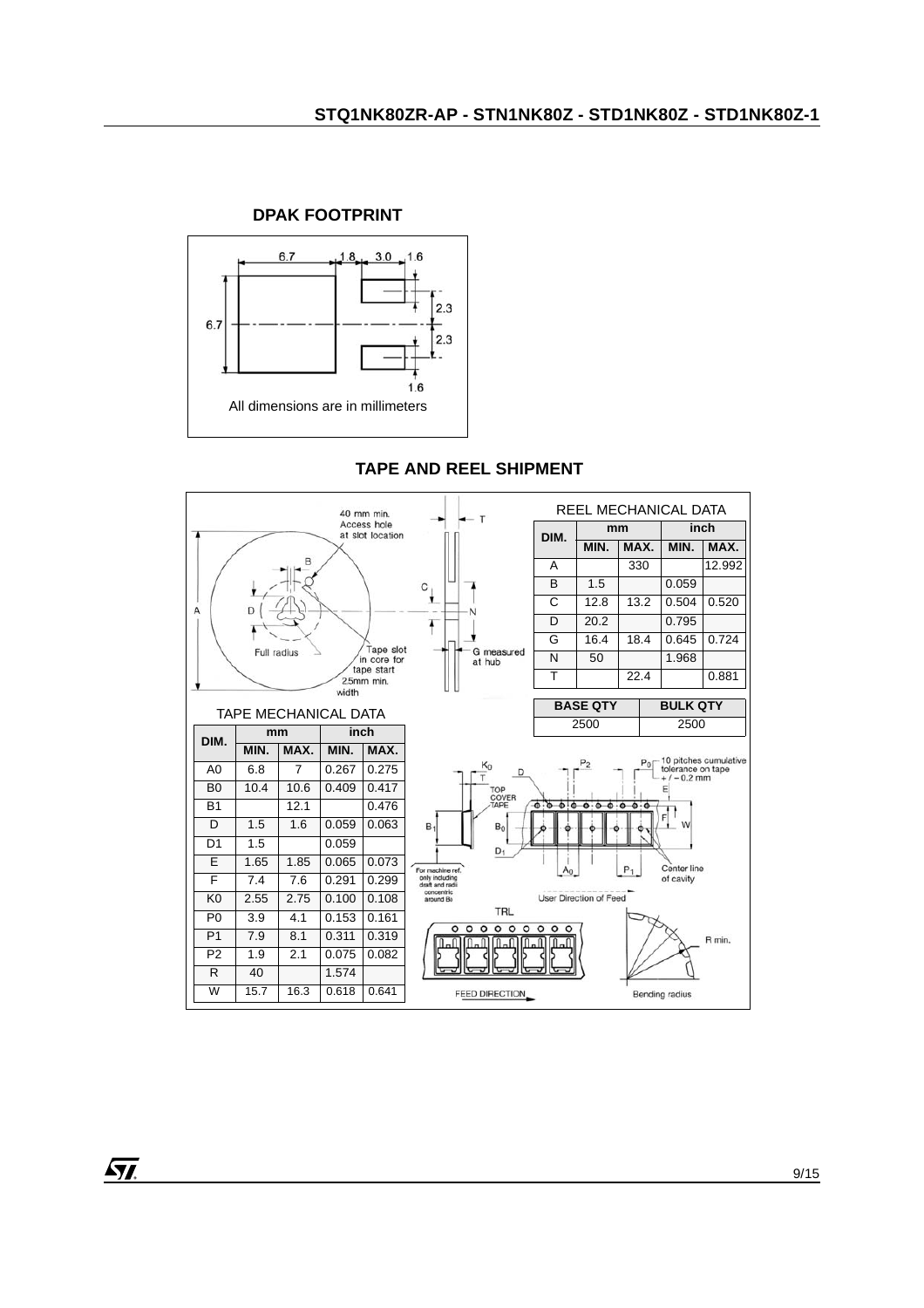| DIM.           |       | mm.        |       |       | inch      |       |  |
|----------------|-------|------------|-------|-------|-----------|-------|--|
|                | MIN.  | <b>TYP</b> | MAX.  | MIN.  | TYP.      | MAX.  |  |
| A              | 4.32  |            | 4.95  | 0.170 |           | 0.194 |  |
| b              | 0.36  |            | 0.51  | 0.014 |           | 0.020 |  |
| D              | 4.45  |            | 4.95  | 0.175 |           | 0.194 |  |
| Ε              | 3.30  |            | 3.94  | 0.130 |           | 0.155 |  |
| e              | 2.41  |            | 2.67  | 0.094 |           | 0.105 |  |
| e1             | 1.14  |            | 1.40  | 0.044 |           | 0.055 |  |
| L              | 12.70 |            | 15.49 | 0.50  |           | 0.610 |  |
| $\mathsf{R}$   | 2.16  |            | 2.41  | 0.085 |           | 0.094 |  |
| S <sub>1</sub> | 0.92  |            | 1.52  | 0.036 |           | 0.060 |  |
| W              | 0.41  |            | 0.56  | 0.016 |           | 0.022 |  |
| V              |       | $5^\circ$  |       |       | $5^\circ$ |       |  |



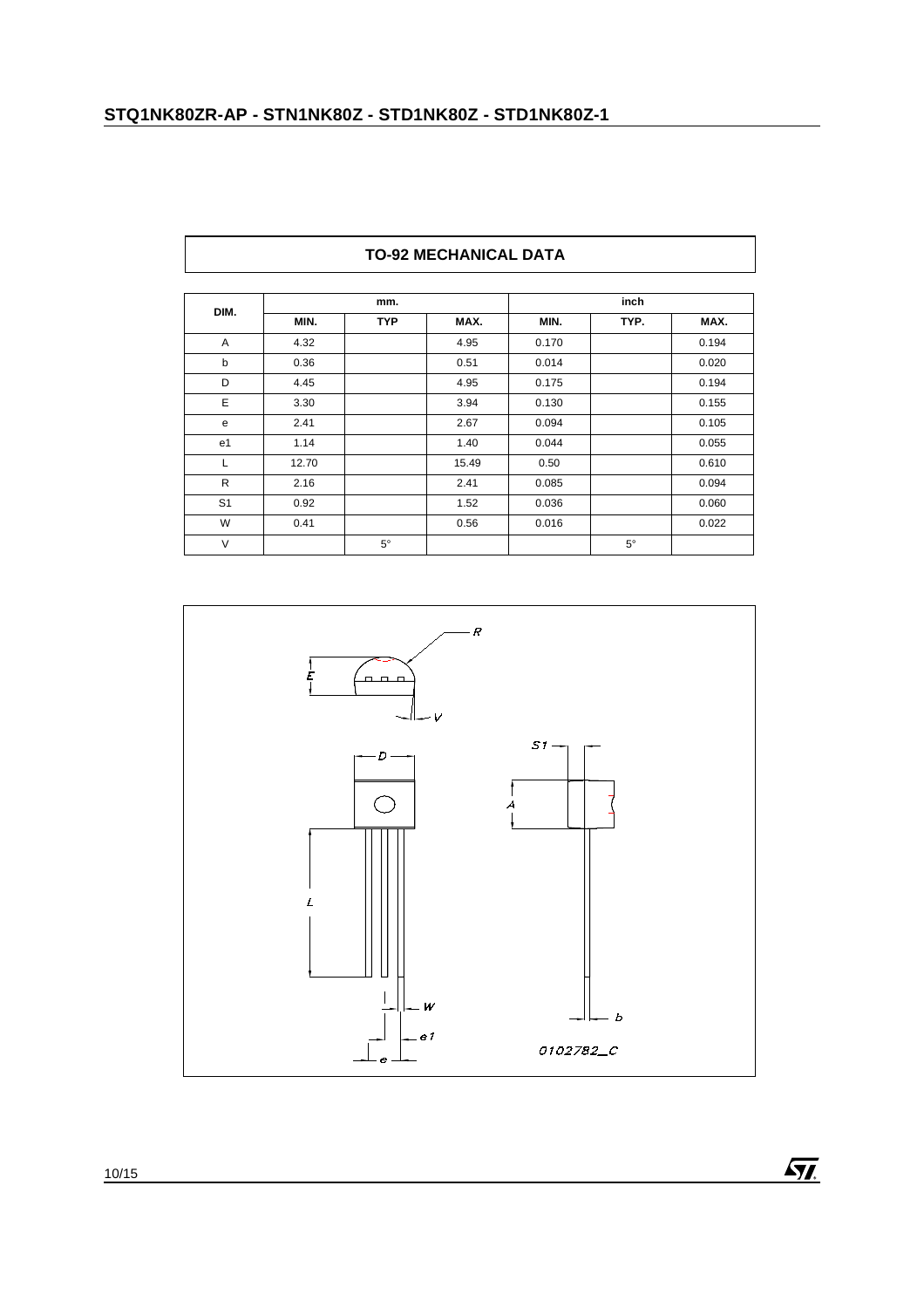| DIM.           |      | mm   |              |       |       |              |
|----------------|------|------|--------------|-------|-------|--------------|
|                | MIN. | TYP. | MAX.         | MIN.  | TYP.  | MAX.         |
| Α              |      |      | 1.80         |       |       | 0.071        |
| В              | 0.60 | 0.70 | 0.80         | 0.024 | 0.027 | 0.031        |
| <b>B1</b>      | 2.90 | 3.00 | 3.10         | 0.114 | 0.118 | 0.122        |
| $\mathbf c$    | 0.24 | 0.26 | 0.32         | 0.009 | 0.010 | 0.013        |
| D              | 6.30 | 6.50 | 6.70         | 0.248 | 0.256 | 0.264        |
| е              |      | 2.30 |              |       | 0.090 |              |
| e <sub>1</sub> |      | 4.60 |              |       | 0.181 |              |
| Ε              | 3.30 | 3.50 | 3.70         | 0.130 | 0.138 | 0.146        |
| Н              | 6.70 | 7.00 | 7.30         | 0.264 | 0.276 | 0.287        |
| $\vee$         |      |      | $10^{\circ}$ |       |       | $10^{\circ}$ |
| A1             |      | 0.02 |              |       |       |              |





 $\sqrt{M}$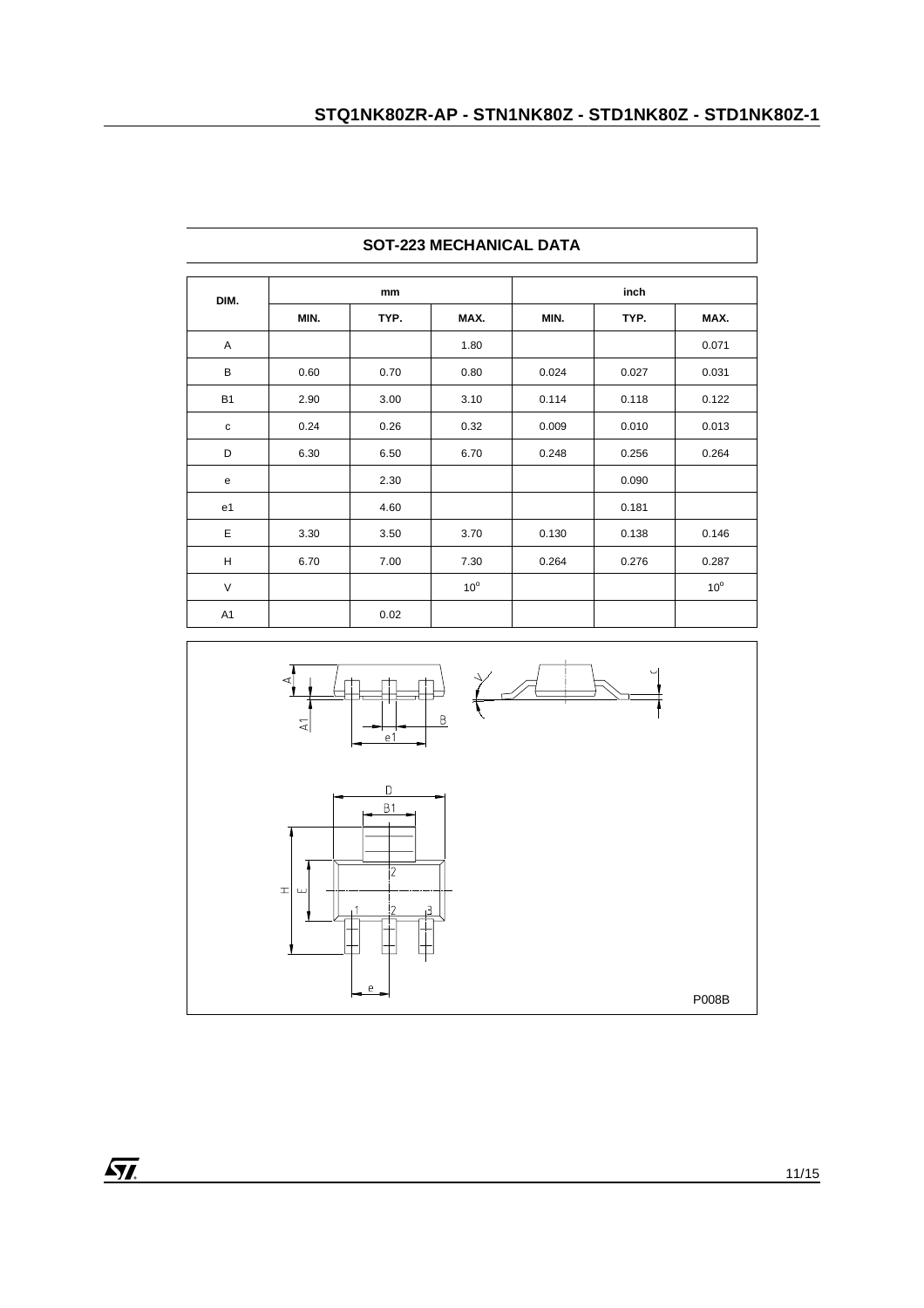| DIM.           |             | mm   |             |             | inch  |             |
|----------------|-------------|------|-------------|-------------|-------|-------------|
|                | MIN.        | TYP. | MAX.        | MIN.        | TYP.  | MAX.        |
| Α              | 2.20        |      | 2.40        | 0.087       |       | 0.094       |
| A <sub>1</sub> | 0.90        |      | 1.10        | 0.035       |       | 0.043       |
| A2             | 0.03        |      | 0.23        | 0.001       |       | 0.009       |
| B              | 0.64        |      | 0.90        | 0.025       |       | 0.035       |
| <b>B2</b>      | 5.20        |      | 5.40        | 0.204       |       | 0.213       |
| C              | 0.45        |      | 0.60        | 0.018       |       | 0.024       |
| C <sub>2</sub> | 0.48        |      | 0.60        | 0.019       |       | 0.024       |
| D              | 6.00        |      | 6.20        | 0.236       |       | 0.244       |
| E              | 6.40        |      | 6.60        | 0.252       |       | 0.260       |
| G              | 4.40        |      | 4.60        | 0.173       |       | 0.181       |
| H              | 9.35        |      | 10.10       | 0.368       |       | 0.398       |
| L2             |             | 0.8  |             |             | 0.031 |             |
| L4             | 0.60        |      | 1.00        | 0.024       |       | 0.039       |
| V <sub>2</sub> | $0^{\circ}$ |      | $8^{\circ}$ | $0^{\circ}$ |       | $0^{\circ}$ |

# **TO-252 (DPAK) MECHANICAL DATA**



 $\sqrt{M}$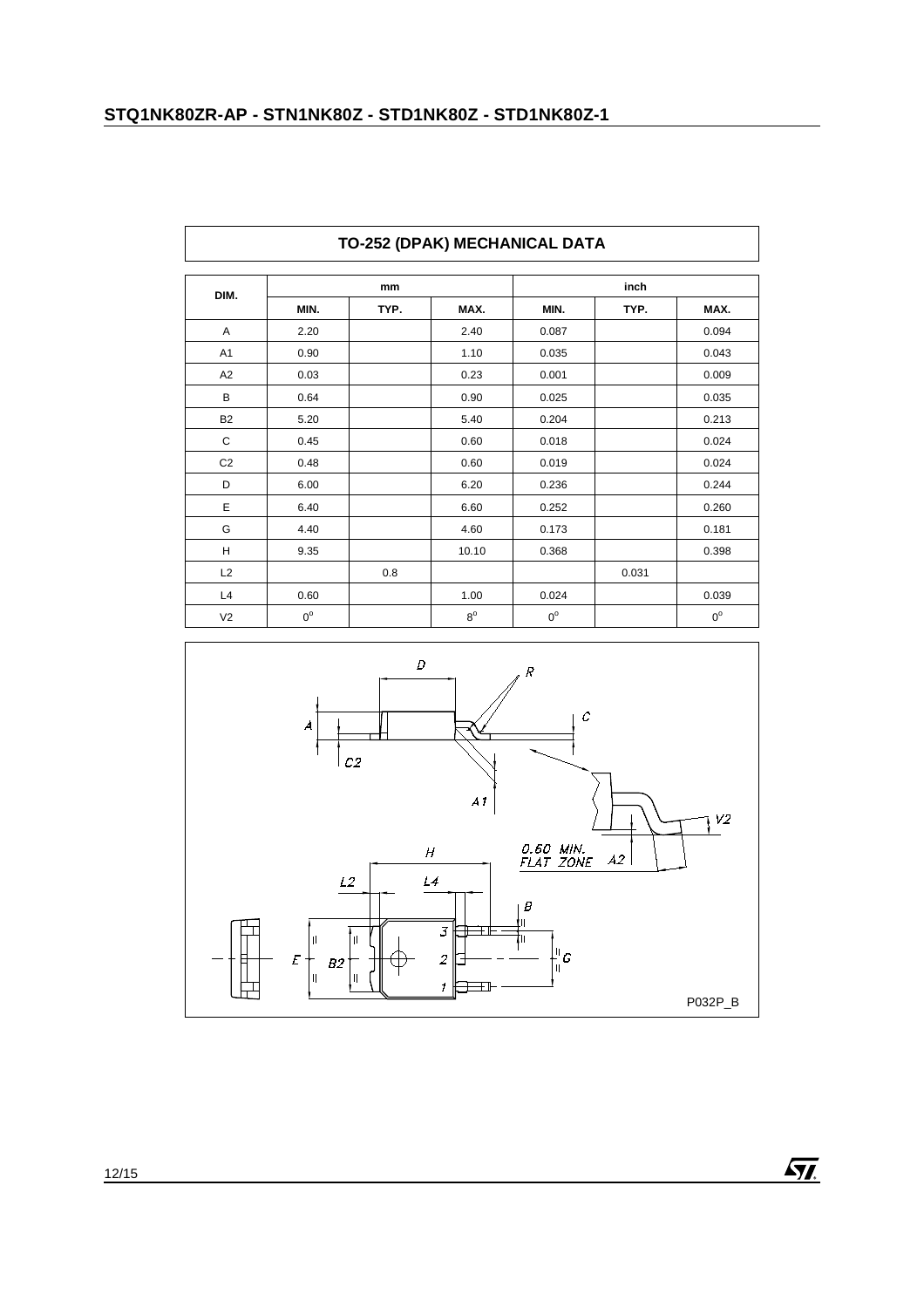| DIM.           | mm   |      |      | inch  |       |       |
|----------------|------|------|------|-------|-------|-------|
|                | MIN. | TYP. | MAX. | MIN.  | TYP.  | MAX.  |
| Α              | 2.2  |      | 2.4  | 0.086 |       | 0.094 |
| A <sub>1</sub> | 0.9  |      | 1.1  | 0.035 |       | 0.043 |
| A <sub>3</sub> | 0.7  |      | 1.3  | 0.027 |       | 0.051 |
| B              | 0.64 |      | 0.9  | 0.025 |       | 0.031 |
| <b>B2</b>      | 5.2  |      | 5.4  | 0.204 |       | 0.212 |
| B <sub>3</sub> |      |      | 0.85 |       |       | 0.033 |
| B <sub>5</sub> |      | 0.3  |      |       | 0.012 |       |
| <b>B6</b>      |      |      | 0.95 |       |       | 0.037 |
| C              | 0.45 |      | 0.6  | 0.017 |       | 0.023 |
| C <sub>2</sub> | 0.48 |      | 0.6  | 0.019 |       | 0.023 |
| D              | 6    |      | 6.2  | 0.236 |       | 0.244 |
| E              | 6.4  |      | 6.6  | 0.252 |       | 0.260 |
| G              | 4.4  |      | 4.6  | 0.173 |       | 0.181 |
| Н              | 15.9 |      | 16.3 | 0.626 |       | 0.641 |
| L              | 9    |      | 9.4  | 0.354 |       | 0.370 |
| L1             | 0.8  |      | 1.2  | 0.031 |       | 0.047 |
| L2             |      | 0.8  | 1    |       | 0.031 | 0.039 |



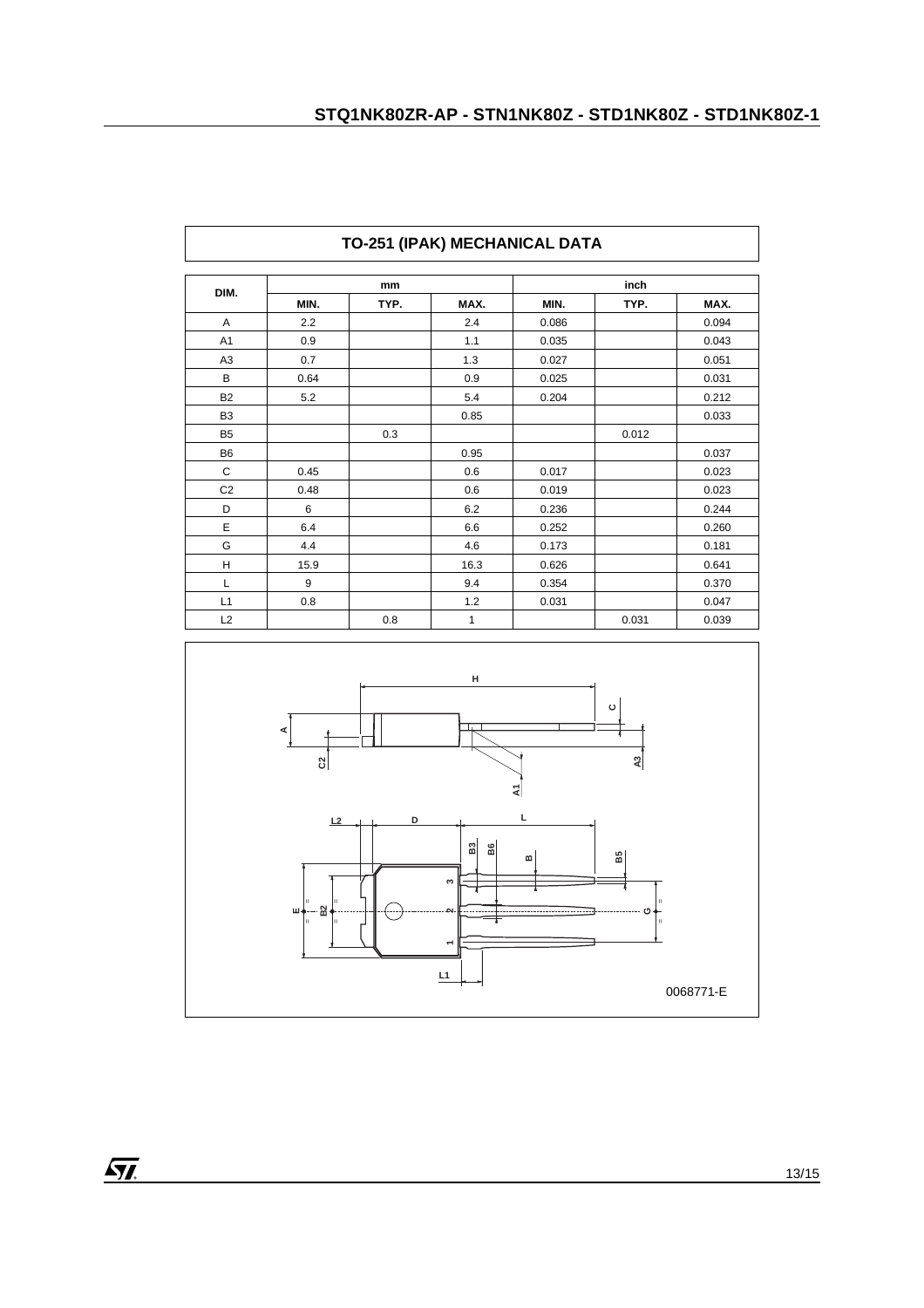# **Table 10: Revision History**

| Date        | <b>Revision</b> | <b>Description of Changes</b> |  |
|-------------|-----------------|-------------------------------|--|
| 08-Jun-2005 |                 | First Release                 |  |
| 06-Sep-2005 |                 | Inserted Ecopack indication   |  |
| 16-Jan-2006 |                 | l Corrected value on Table 3  |  |

 $\sqrt{M}$